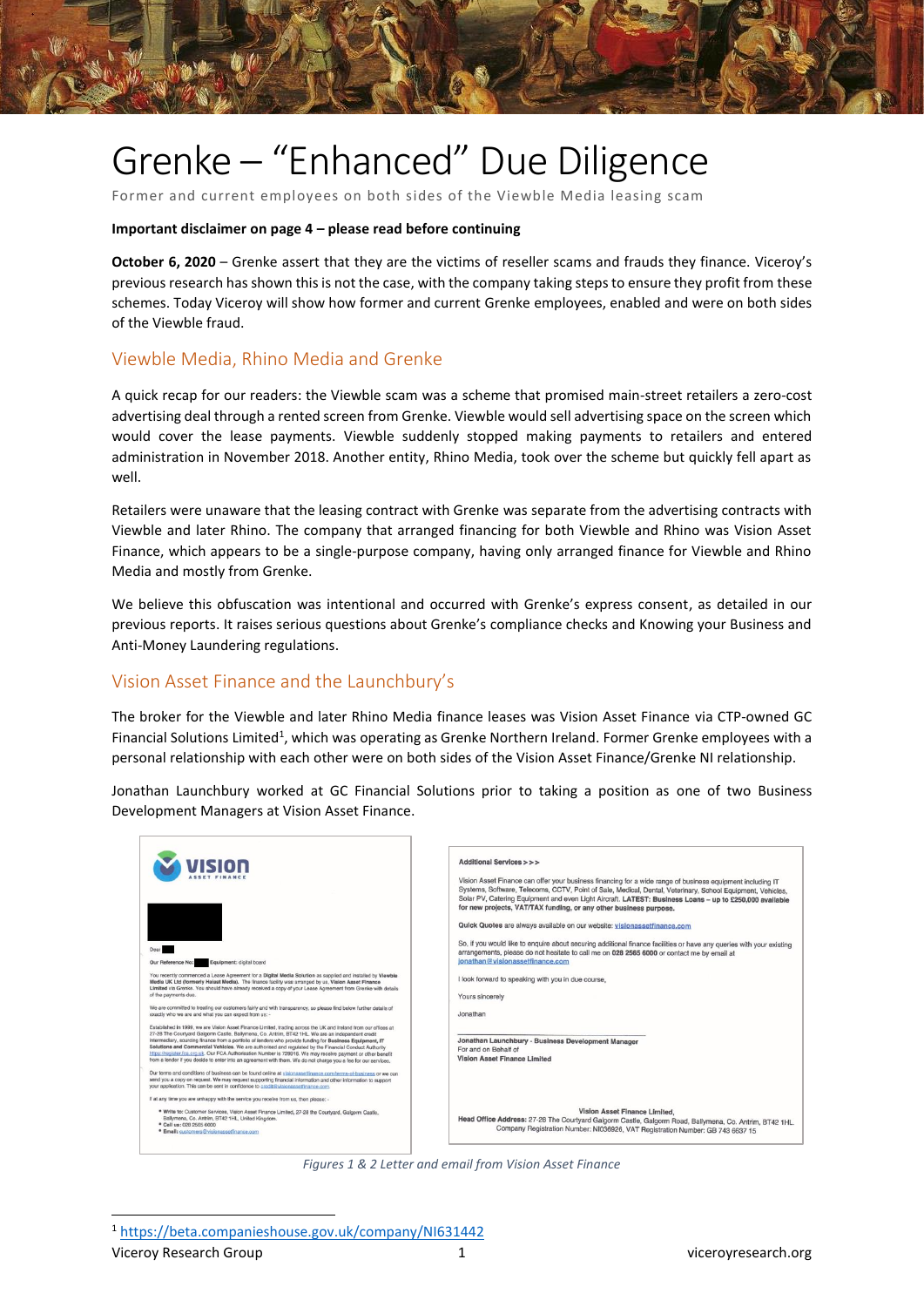

| <b>Business Development Manager</b><br>Vision Asset Finance Limited<br>Jun 2017 - Present · 3 yrs 5 mos<br>Ballymena             |
|----------------------------------------------------------------------------------------------------------------------------------|
| <b>Business Development Manager</b><br>GC FINANCIAL SOLUTIONS LIMITED<br>Jul 2016 - May 2017 · 11 mos<br>Belfast, United Kingdom |
| Development of a direct sales channel. Pipeline development and account management.                                              |
|                                                                                                                                  |

*Figure 3 Jonathan Launchbury LinkedIn Profile<sup>2</sup>*

Vision Asset Finance arranged the facility through GC Financial Solutions where Sarah Launchbury is employed. Sarah Launchbury is responsible for Internal Sales and from social media posts the pair appear to be husband and wife.

| More<br>Message<br>Sarah Launchbury<br>GRENCE Grenke Agency NI<br>Internal Sales Executive at Grenke Agency NI         | Ms Sarah Louise Launchbury<br>Last verified: 27 Aug 2020<br>Newtownards, BT23 Show full address<br><b>C</b> Not listed<br><b>More details</b> | Open full record |
|------------------------------------------------------------------------------------------------------------------------|-----------------------------------------------------------------------------------------------------------------------------------------------|------------------|
| Belfast, United Kingdom · 88 connections · Contact info                                                                | Mr Jonathan Launchbury<br>Last verified: 4 May 2020                                                                                           |                  |
| Experience<br><b>Internal Sales Executive</b><br><b>GRENKE</b><br>Grenke Agency Ni<br>Jun 2012 - Present - 8 yrs 4 mos | Newtownards, BT23 Show full address<br><b>L</b> Not listed<br><b>More details</b>                                                             | Open full record |

*Figures 4 & 5 Sarah Launchbury LinkedIn Profile<sup>3</sup> & UKPhoneBook Search for Sarah Launchbury & Jonathan Launchbury<sup>4</sup>*

We question how Grenke's **"enhanced due diligence"** came into play here: a situation where a former employee and current employee were working both sides of a hundred-million pound reseller scam. This also raises the question of how, when Viewble entered administration, Grenke continued to extend finance to Rhino Media victims, also arranged by Vision Asset Finance.

Our belief is that Jonathan Launchbury functioned as a Grenke liaison in Vision Asset Finance to oversee Viewble and Rhino's dealings with Grenke. This is yet another example of Grenke turning a blind eye to the actions of resellers and employees.

# Conclusion

Viceroy Research have handed this and other evidence over to the relevant law enforcement and regulatory authorities. The victims of these scams are seeking compensation and we believe thisinformation proves beyond a doubt that Grenke and/or its employees were complicit in the fraud.

How did the same fraudulent reseller (Viewble Media , then Rhino Media) get on-boarded effectively twice? Grenke's claim to be an unknowing victim of fraud is absurd as are their claims of "enhanced due diligence".

<sup>2</sup> <https://www.linkedin.com/in/jonathan-launchbury-66426589/>

<sup>3</sup> <https://www.linkedin.com/in/sarah-launchbury-7a50bb19a>

<sup>4</sup> Search ukphonebook.com for "Jonathan Launchbury" and "Sarah Louise Launchbury"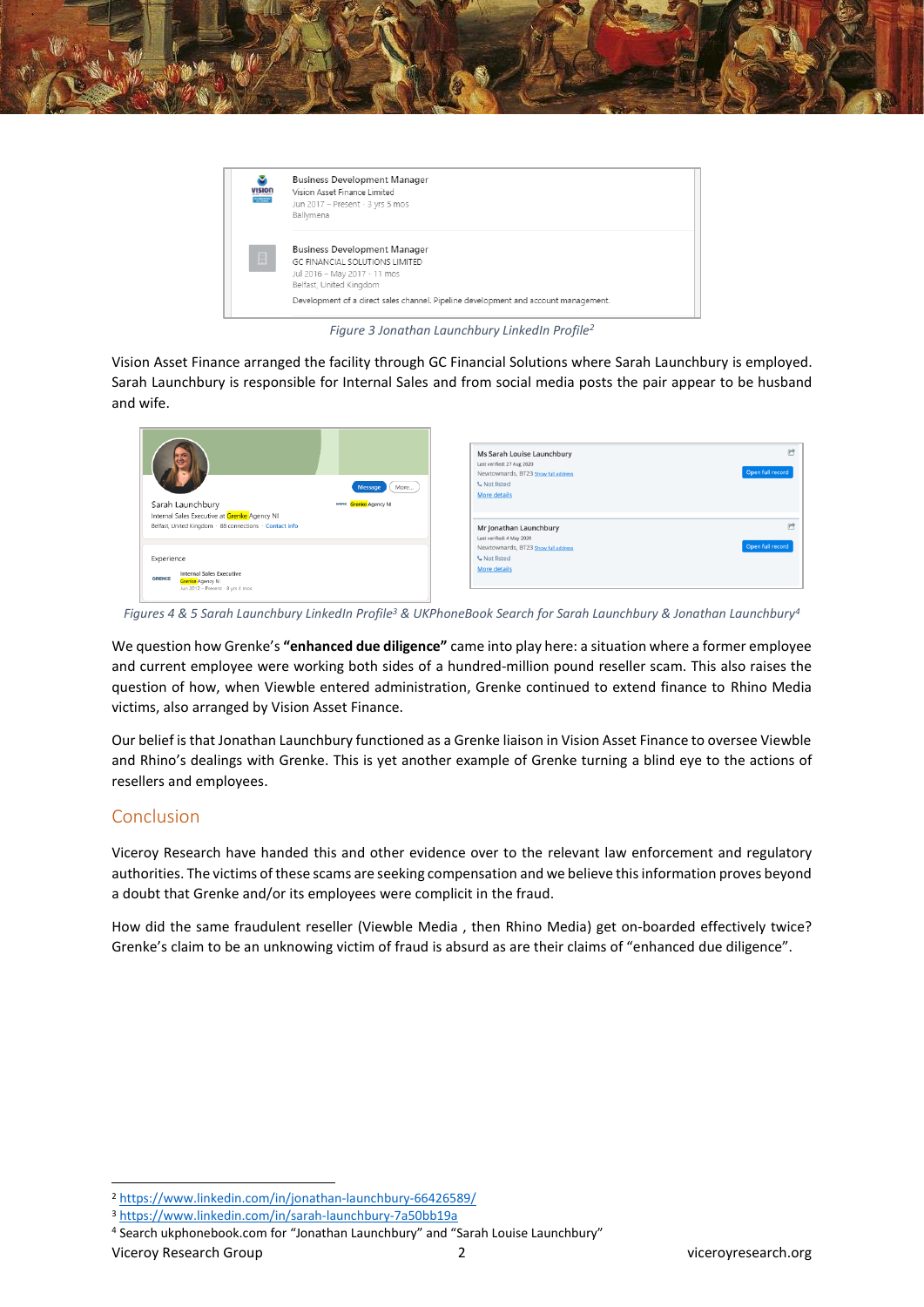and our more than 40 years of experience in this year. And unfortunately, this does not exclude the chance that we can become victims, victims of systemic fraud and isolated cases.

And however, the customer relationship mentioned in this report only accounted for about 0.1% of all customer contract at that point in time. We have terminated it at the end of 2018 as soon as we have realized what was going on. And we are working on solutions for all the customers affected the same as us by this fraud. We've also taken these incidents as an opportunity, of course, we want to further improve our onboarding and monitoring processes. It is a constant process for us, and this applied by the way for all business segments, not only for leasing, also for factoring and all bank.

*Figure 6 Grenke Conference Call Transcript*

Compliance was completely overlooked to approve millions of leases for worthless equipment, with any income from the leases now effectively uncollectible.

Investors should ask whether the inflation of Grenke's loan book with uncollectible and potentially fraudulently created leases was worth the regulatory nightmare currently unfolding in the UK. The UK's Financial Conduct Authority is currently examining evidence regarding Grenke's finance arrangements, and retailers bringing legal challenges to Grenke.

We believe that victims may have a claim against Grenke for being complicit and enabling the fraud. Had it not been for the "undisclosed" related parties and complicit nature of past and present employees, this fraud could not have been achieved. Viceroy question whether Vision Asset Finance, along with Grenke, have a legal fiduciary obligation to the victims of fraud under UK law.

We reiterate our belief that Grenke remains uninvestable. With so many regulatory and disclosure issues still unresolved and management remaining intransigent, we decline to issue a target price.